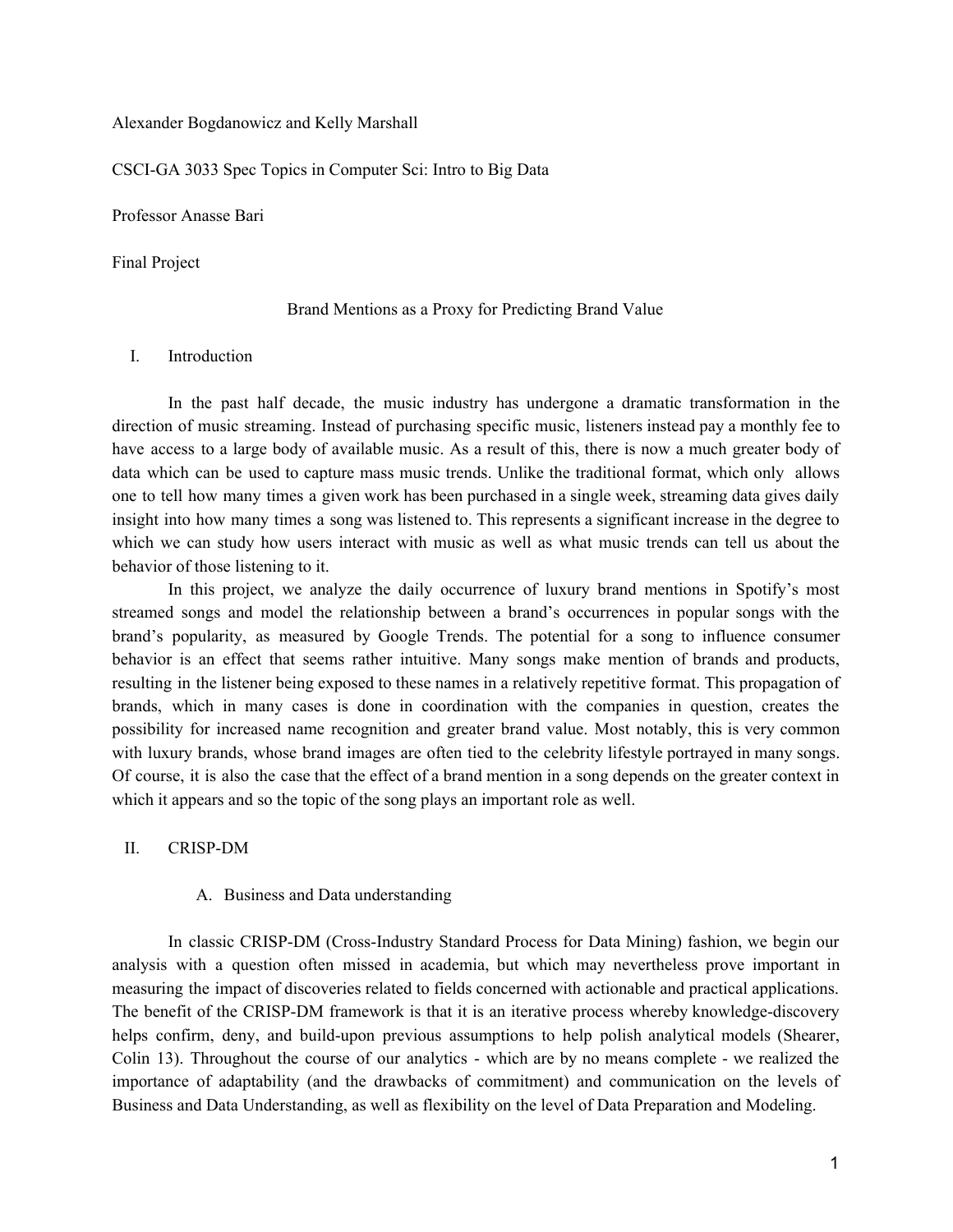Similar to the paper *"Twitter mood predicts the stock market"* by Johan Bollen and Huina Ma of Indiana University, with ambitious claims as to the efficacy of twitter mood as a feature for determining stock market prices, while suffering from sample size and over-fitting issues as well as a simplistic mechanism for causality detection, proved in inspiration in its attempt to determine the seemingly, as per the Efficient Market Hypothesis, unpredictable nature of the stock market.

In general, markets are thought to be efficient (or semi-efficient), in the sense that market prices convey consensus estimates of the values of different assets and asset classes, and as far as prices convey the amount of information within the system. This has rarely stopped anyone from attempting to find the market's "tell" (i.e. seemingly un-correlated data that may house). Evidently, as the theory goes, once made available to the market as a whole, any newly discovered information would find itself shortly, "baked into" the price by market makers attempting to exploit arbitrage opportunities.

This is where the Business Understanding, that is, the material aspect of understanding the listening habits of the some 75 million users by the end of 2017, holds as a proxy for brand exposure, which is largely thought to correlate at least somewhat positively, with brand success and sales (Felix Richter, Statista). The effects of brand awareness on the value of luxury brands has been showcased across multiple studies, including the study "*How Brand Awareness Relates to Market Outcome, Brand Equity, and Marketing Mix"* (Huang and Sarigollu), which focuses on brand usage corresponding to brand awareness, which has a positive "association" with brand equity. We find this mechanism often used in the brand industry, whereby listeners find credibility, legitimacy, and validation from their favorite singers, songwriters, or rappers covering specific brands in their songistry. Coincidentally we find a similar technique on social media, which has been the subject of relative controversy on platforms the likes of Twitter, where device stamps have exposed certain targeted user-base marketing as being facetious (we suspect the same is true in the music industry). Identifying whether music conveys this same pattern of brand management and percolation therefore was our primary form of business understanding, as extrapolating information regarding the efficacy of marketing campaigns in a less tangible/trackable medium is extremely valuable to stakeholders.

Before delving into the Data Preparation section, we needed to identify what data we would need to acquire as a proxy for our proposed hypothesis on the utility of brand mentions in songs as a mechanism of impacting consumer behavior. To this end, we took advantage of the following datasets:

- Spotify Daily Top 200 per Country  $(01/01/2017 01/09/2018)$
- Deloitte Top 100 Luxury Products Report

The logic was as follows; Spotify's Top 200 songs dataset would provide us with over a year's worth of listening data, which would give us an indication of the types of songs that listener's favored throughout the year, and coincidentally, the songs that had the largest exposure/reach. We constrained our dataset to english speaking countries (US, UK, New Zealand, and Canada), meaning we had the top 200 Songs for each day of 374 days across 4 countries, as well as the following features (includes LDA generated topic labels and extracted brands):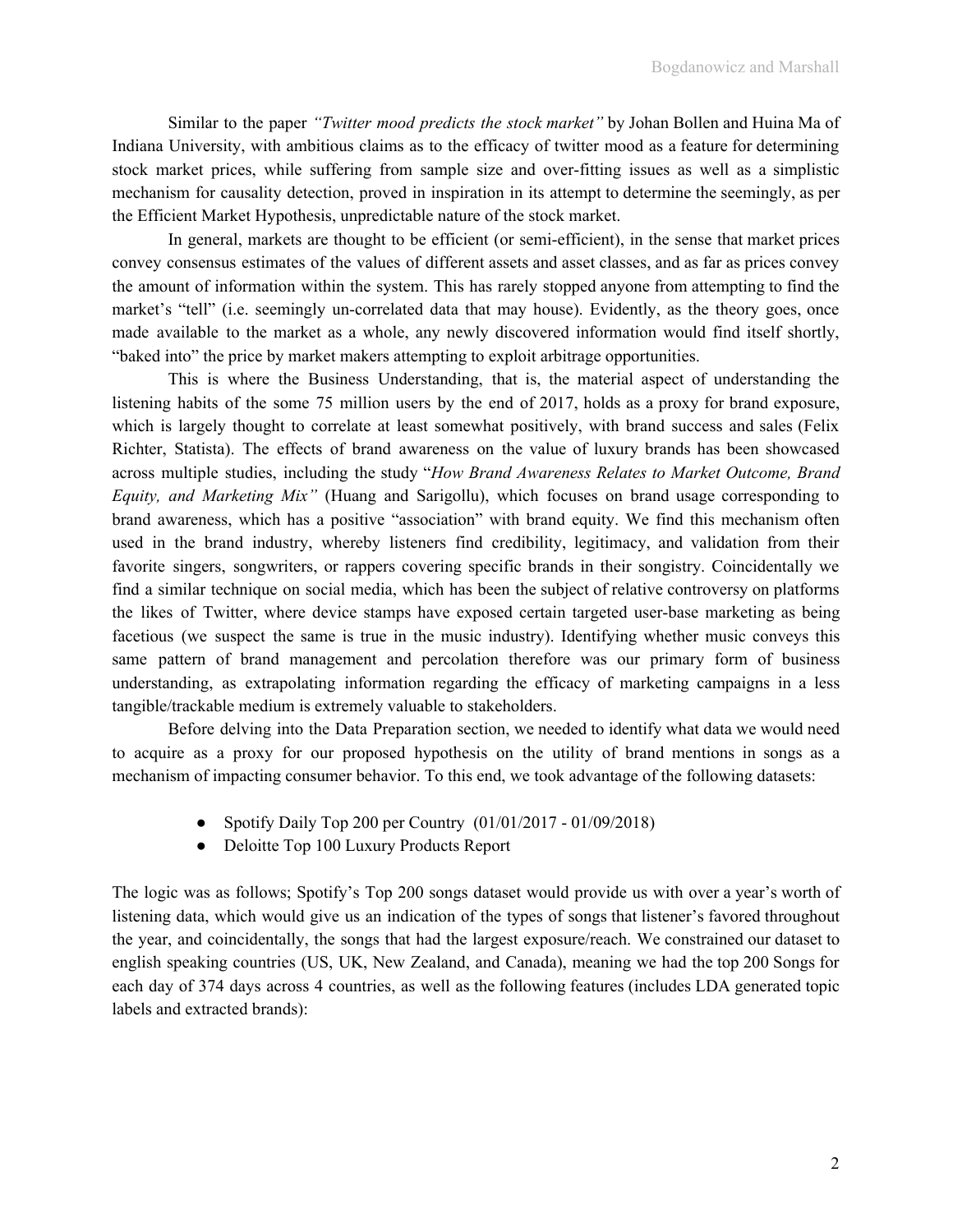|    | <b>Position Streams</b> |                  | Date Region | <b>Brands</b> Label    |                |
|----|-------------------------|------------------|-------------|------------------------|----------------|
| 17 |                         | 18793 2017-01-01 | nz          | ['qucci']              | $\overline{0}$ |
| 19 |                         | 17618 2017-01-01 | nz          | ['three']              | $\mathbf{1}$   |
| 46 |                         | 10268 2017-01-01 |             | nz ['gucci', 'muller'] | $\overline{0}$ |
| 73 |                         | 6496 2017-01-01  | nz          | ['boss']               | 5              |

The Deloitte Report compiled the world's top 100 luxury goods companies based on luxury goods sales, which across the industry generated US\$217 Billion for fiscal year 2016. An average luxury brand, per the report, was valued at about US\$2.2 Billion in annual sales (Arienti Patrizia, Deloitte). In many cases, rappers, singers and songwriters feature "larger than life" exhibits in their songs and luxury brands have had, through this medium, a historically fruitful relationship with the music industry. The report gave us insights on the top performing brands as well as their parent and holding companies, in addition to their colloquial brand names, which proved advantageous in data preprocessing, as we were no longer forced to rely on costly Natural Language Processing mechanisms, such as Stanford Corenlp Named-Entity Recognition, or simple noun extraction, to identify most-frequently mentioned brands. From here, we proceed with further data preparation and some initial findings.

#### B. Data Preparation and Initial Observations

In order to make use of our Spotify dataset, we needed to figure out a way to identify which songs, on a day-to-day basis, featured any sort of brand mentions that fell into the scope of our initial list of Deloitte's top luxury brands. To that end, we needed to collect all unique songs trending over the period, and check each song's lyrics to see whether they mention a brand that fell within our dataset. We therefore ran a Python script against Genius.com's collection of song lyrics, which scraped over the website and downloaded the lyrics. Then, we proceeded to append these lyrics to the spotify dataset, performed lemmatization and stopword removal on NYU's HPC Prince Cluster, using the Stanford Corenlp library, and finally, looped through each top-200 song's lyrics, and extracted all mentions of brands in lyrics from the songs appearing in the dataset.

While this categorized our dataset of song's by which brands were featured, we also wanted to find ways to describe what "type" of songs corresponded to brand mentions in order to determine whether any specific type of song, categorized by lyrics, were perhaps more "persuasive" than others in impacting consumer brand awareness. To this end, we created a TF-IDF matrix with all of our song lyrics based on their n-grams (method for also identifying co-occurrences in sentence structures), and proceeded to apply this vector embedding in Latent Dirichlet Allocation. LDA is a classification method, used in Natural Language Processing that utilizes probabilistic latent semantic analysis (pLSA) (Wikipedia), which, in less fancy terms, considers the probabilities of specific words being associated or generated by certain topics and identifies words that help maximize topic level probabilities. The hyperparameters which specify the prior distributions were experimented with, and eventually we realized that, especially in song lyrics, there is little clear differentiation in groups, and therefore each topic is more likely to consist of a mixture of most topics, and each document is likely to consider many similar words. We therefore parameterized the distribution hyperparameters accordingly. The generated topics and their inferred topic label can be seen below: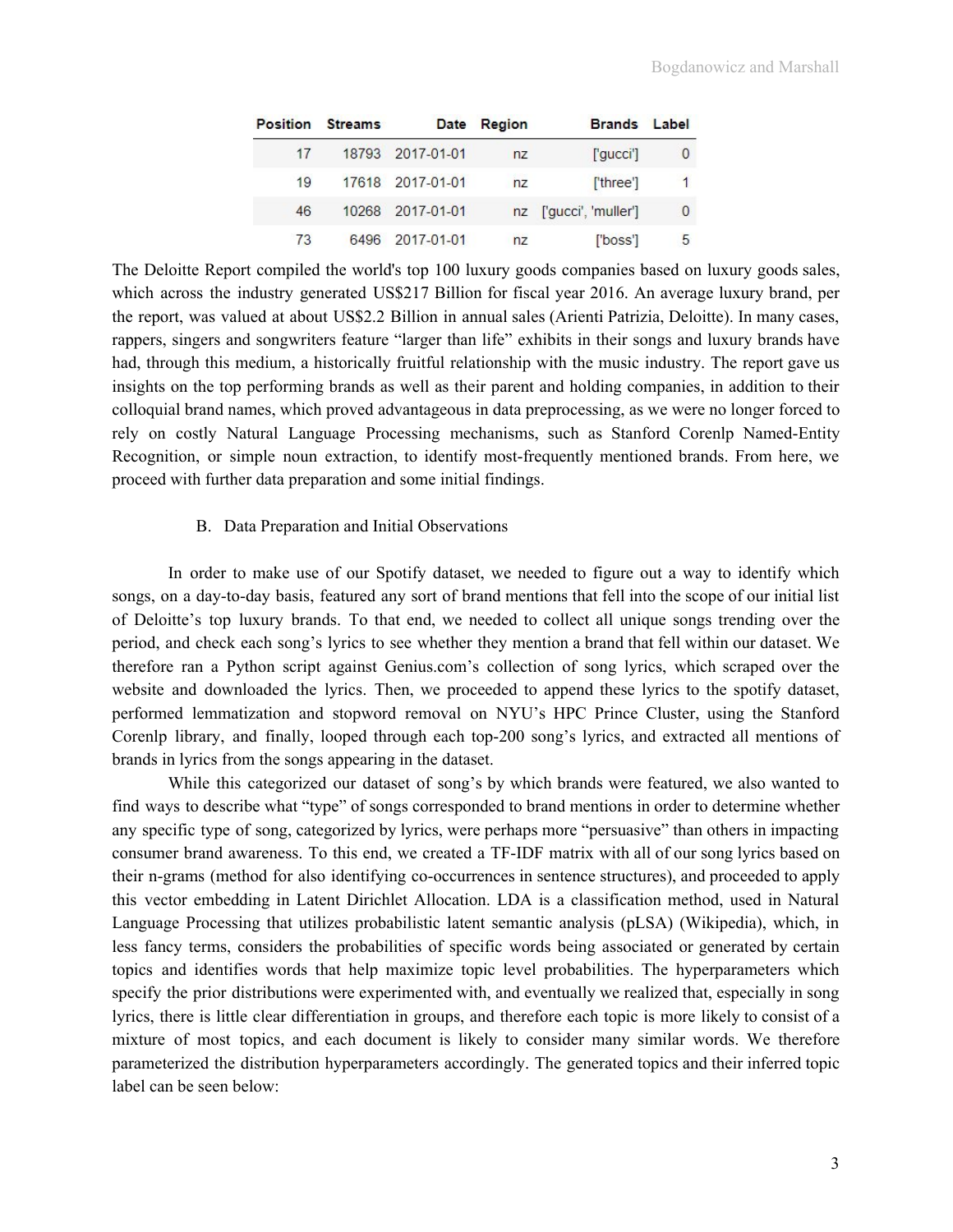| <b>Topics</b>     | Words                                                                                                    |
|-------------------|----------------------------------------------------------------------------------------------------------|
| Trap              | b****, n****, yeah, ayy, f****, ooh, s***, like, money, woah, jump, m, get, yah, em,                     |
| Pop               | da, feat, mhm, thunder, lewis, ryan, daft, bmi, publishing, punk, ft, dam, build, macklemore, interlude, |
| Dance             | shake, na, dance, low, closer, mamma, hol, oh, come, mind, gon, let, ye, celebrate, drippy,              |
| <b>Hip Hop</b>    | la, ya, black, eh, dat, boom, ay, man, gyal, boy, smack, rumour, ting, dem, crank,                       |
| Spanish           | christmas, que, te, merry, y, santa, de, la, se, lo, el, puro, claus, yo, evet,                          |
| Singer/Songwriter | love, oh, will, yeah, na, baby, now, feel, know, want, wan, need, say, give, let,                        |

With our categorical feature discovered, we proceeded to focus on finding a suitable dependent variable that would capture the effect of brand features in songs over time. Initially, we began our data collection process on the premise that our initial analysis on the most popular brand mentions in songs streamed from spotify across our sample period would consist of brands either directly representing companies publicly listed on recognized stock exchanges, or at least publicly traded as a brand-portfolio, such as Richemont (owner of A. Lange & Sohne, Piaget, Cartier etc.). We include a list of the most popular individual brand mentions in songs over the dataset period below:

|    | <b>Brand</b>  | Appearances |
|----|---------------|-------------|
| 1  | qucci         | 9450        |
| 3  | patek         | 2736        |
| 5  | versace       | 1381        |
| 11 | balenciaga    | 903         |
| 12 | saint laurent | 870         |
| 13 | jag           | 758         |
| 14 | rolex         | 753         |
| 15 | louis vuitton | 638         |
| 16 | prada         | 621         |

While the results of this initial analysis were promising, we realized that most luxury brands are in fact privately held and are often partially owned by other luxury brands, perhaps as a brand-diversification strategy. In this case, we were forced to default to another means for gauging the effect of this marketing strategy, and settled on one that more immediately captures the effects of streaming on consumer interest: Google Trends Data. Google Trends Data essentially reflects the relative volumes of searches for a particular terms over time, and can help discover "trends" in consumer interests. The benefits of using GTD were two-fold; we were able to have a less noisy gauge on the impact of song brand mentions, as they impact search levels directly, and as public markets are open only 5-days a week, while internet searches are done around the clock, we could better correlate our set of independent features and our dependent google trends data. As all features are, in the end, proxies for unobservable data, we continued with our belief that Google Trends data could stand as a proxy for "brand value" and proceeded with the same planned treatment. A time-series of our dependent variables can be found in the table below: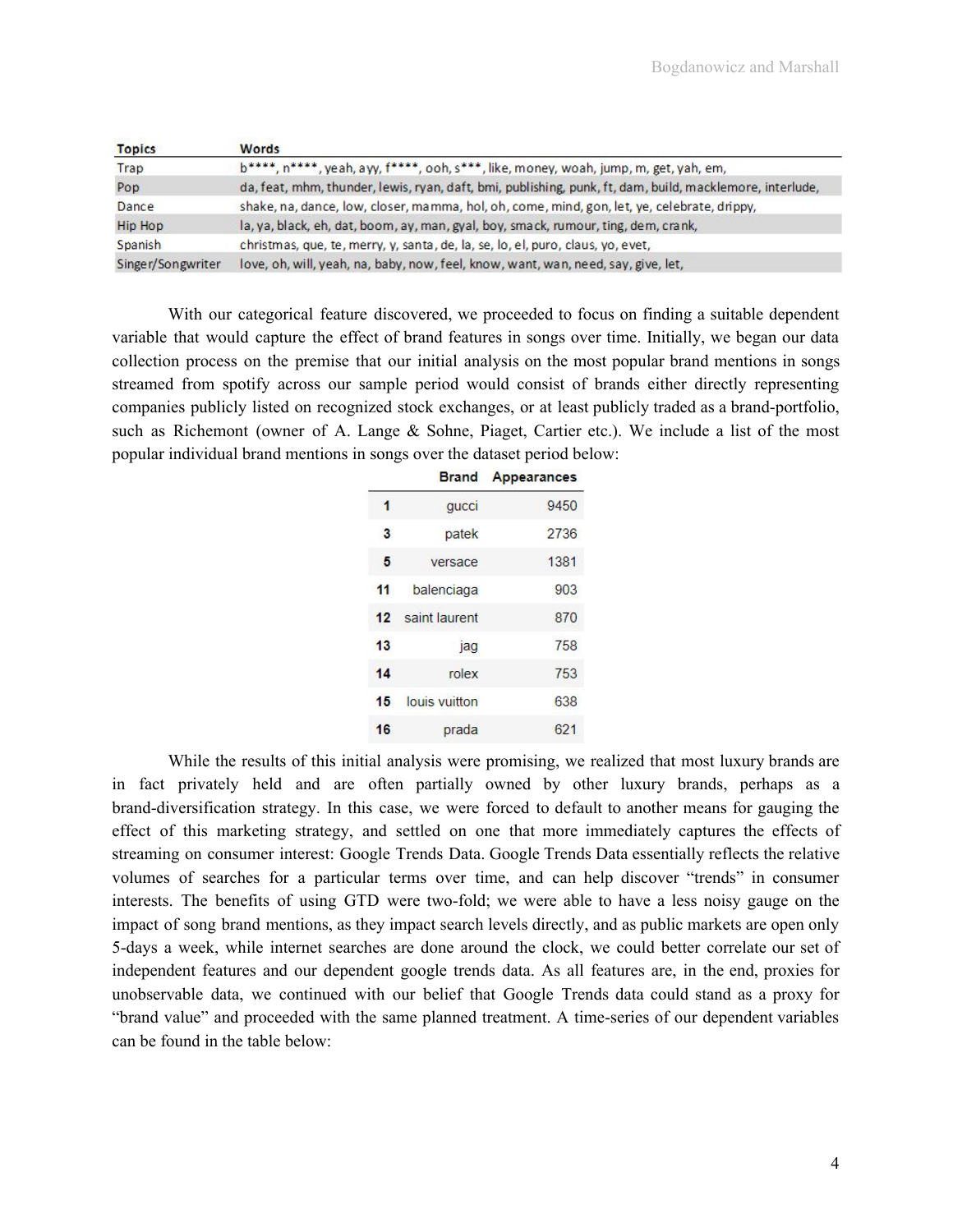

From the get-go, as far as time series data goes, we observe a few distinct observations regarding the 1-year search trends. It seems that certain brands, especially Saint Laurent, lack variance or mean stationarity, and appear similar to financial time-series, to exhibit random-walk tendencies. This should not come as a surprise given the intuition behind random-walk data, and the behavior of searches (both move on the basis of new information). This reinforced our beliefs that we had identified a suitable proxy dependent variable.

We performed an initial correlation analysis to determine the strength of streaming data as potential linear explanatory variables for the absolute values of our Google Trend Data. It was clear that our data, even lagged, correlates strongly with the daily search trends for these specific brands and therefore, without the information of a previous lag, we might determine that streaming volumes or trend momentum are good predictors of future trends. We will expand further on this line of thought in the following section.

#### C. Modeling

We begin our modeling with an emphasis on what we are trying to learn from our compiled dataset. Our question as to whether streaming volumes and exposure over time cause, or can be leading indicators, of shifts in google trends search volumes is fundamentally one of causality. Therefore, it was intuitive for us to turn to a popular measure of causality in economic environments, Granger Causality, which has, since its propositive by Clive Granger in 1969, has been applied to Big Data (Song and Taamouti, Oxford), expanded to high dimensional analysis fairly recently (Hecq et al, Cornell), and can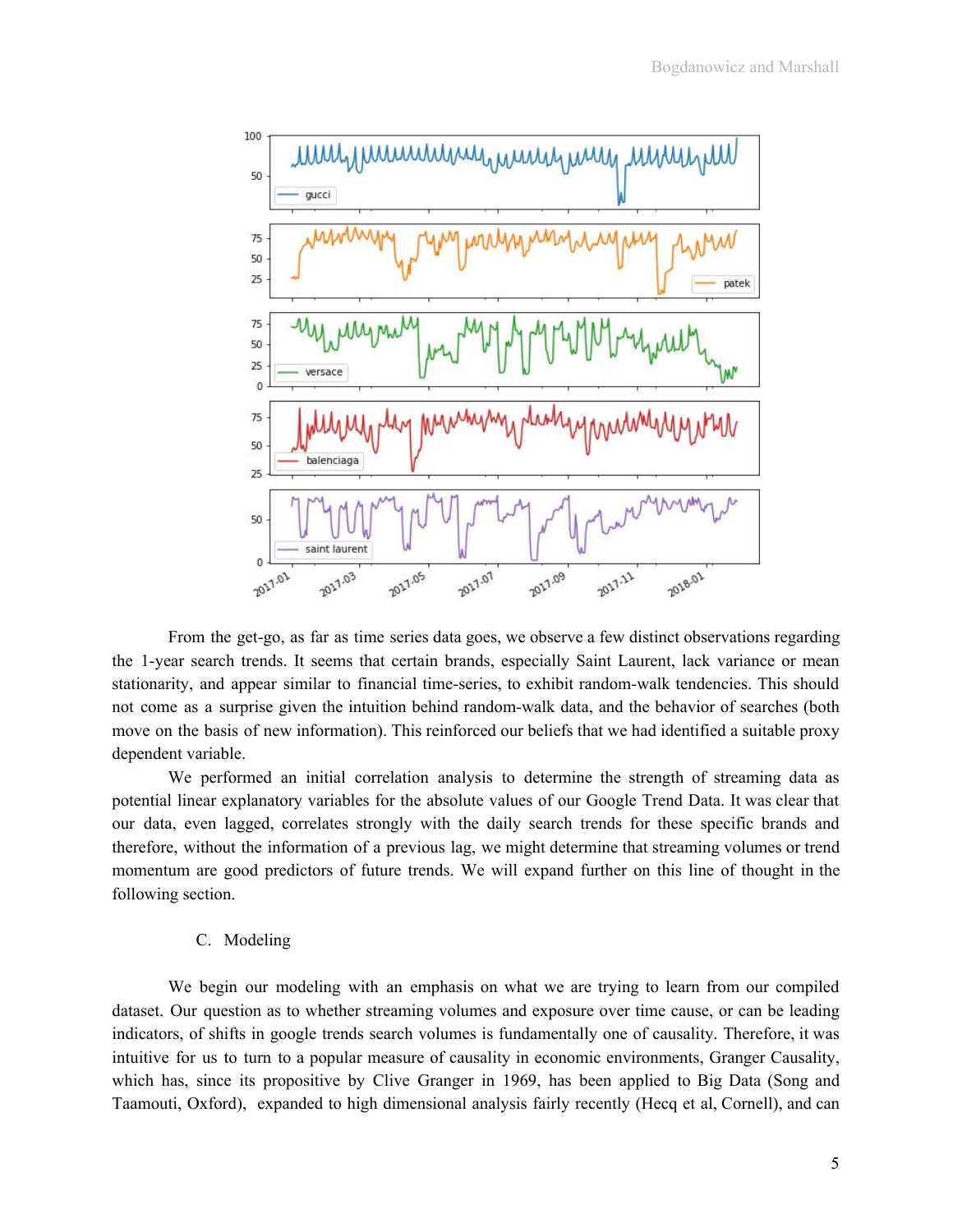likely provide us with some intuition as to our initial research question. Despite this, we voice a few concerns in applying the model to our specific dataset.

As a result of the time-scale of our time-series data, it was likely that we would find that the streaming data of the previous day is "baked into" the google trend data of the previous day, meaning that essentially, the information gain from including a lagged term in any sort of linear-regression would simply create problems of multicollinearity amongst the lagged trends and other explanatory variables. In this regard, Granger Causality will answer the question, which is that while we are rather convinced of the trend on a sub-daily level, on a daily basis the value of using the previous days streaming to understand the current days web-traffic or brand-value is minimal. As we already know that google trend data correlates extremely well with streaming volume in relation to songs, we can almost certainly make the logical jump that the absolute values of each will reveal strong correlation, but no granger-causality.

This theory would then pose, that an ARIMA (Autoregressive Integrated Moving Average) model of some orders AR, I, and MA would well approximate the Google Trends brand data, with little statistical significance warranted to our other daily attributes. Therefore, we pivoted the granger causality question to see whether any of our variables can be useful, not in describing the absolute trend data, but the variance (i.e. explaining when there are disturbances). By design, in using the residual values of our ARIMA model, that is, the error resulting from the difference between the predicted and actual values, as dependent variable in a linear regression over lagged values of our feature set, we might discover whether previous days streaming data or perhaps a specific categorical variable, was predictive of future spikes in variance (positive or negative). This is similar to the intuition behind GARCH models and is premised on the data exhibiting heteroskedasticity (which it does).

We therefore proceed to calculate the logged returns of our Google Trends Data (to normalize and prepare the data for ARIMA analysis) and the initial generated figures display trends of time-sensitive variance and likely require integration treatment.

In order to generate reliable residual variables we hope to fit these time series as best we can with the proper hyperparameters of the ARIMA model, which will determine the extent that the model factors in lagged terms. Traditionally, ARIMA models can be optimized in two ways, either intuitively by interpreting the time-series auto and partial-auto correlation figures to determine the optimal amount of lags for the AR and MA

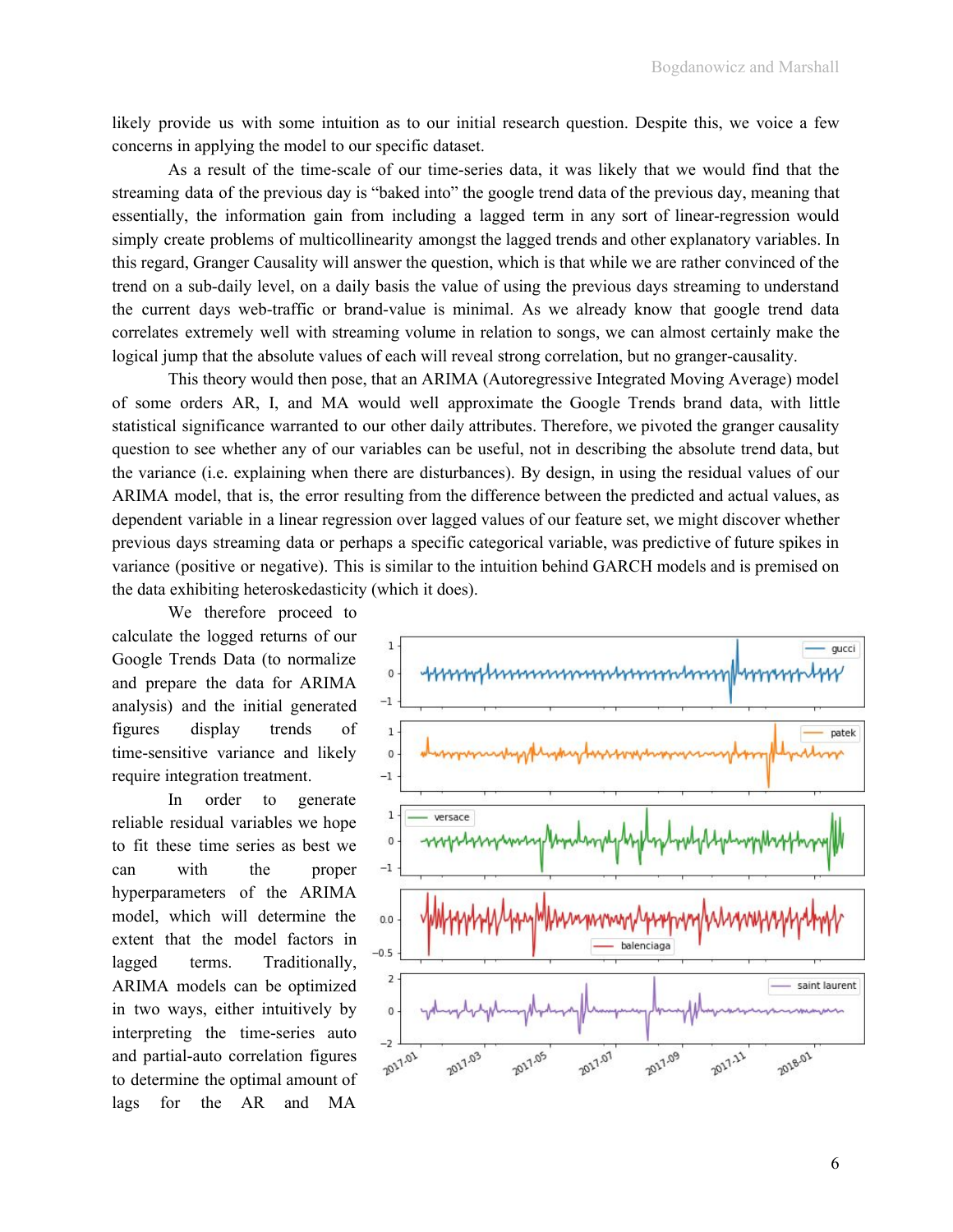components, and the optimal amount of integration via differencing, or by optimizing a cost function (such as AIC) (Duke University). We display a sample figure of the logged returns squared, auto, and partial autocorrelation plots for Balenciaga.



Based on the correlation functions, the Gucci Google Trend Brand data seems indicative of an ARIMA process of rank (6,1,6) and the arima residuals. We plot the residual values squared of the model and note that they follow a similar, albeit less pronounced path, and this is the pattern that we are looking for (the table below is of residuals squared, and, although we still see patterns of autocorrelation, these are really indicative of autocorrelation features on the level of non-stationary variance, which we have not yet been able to control for). We hope that further regressions on our feature set will help to explain this, as of yet, unexplained pattern of variance.

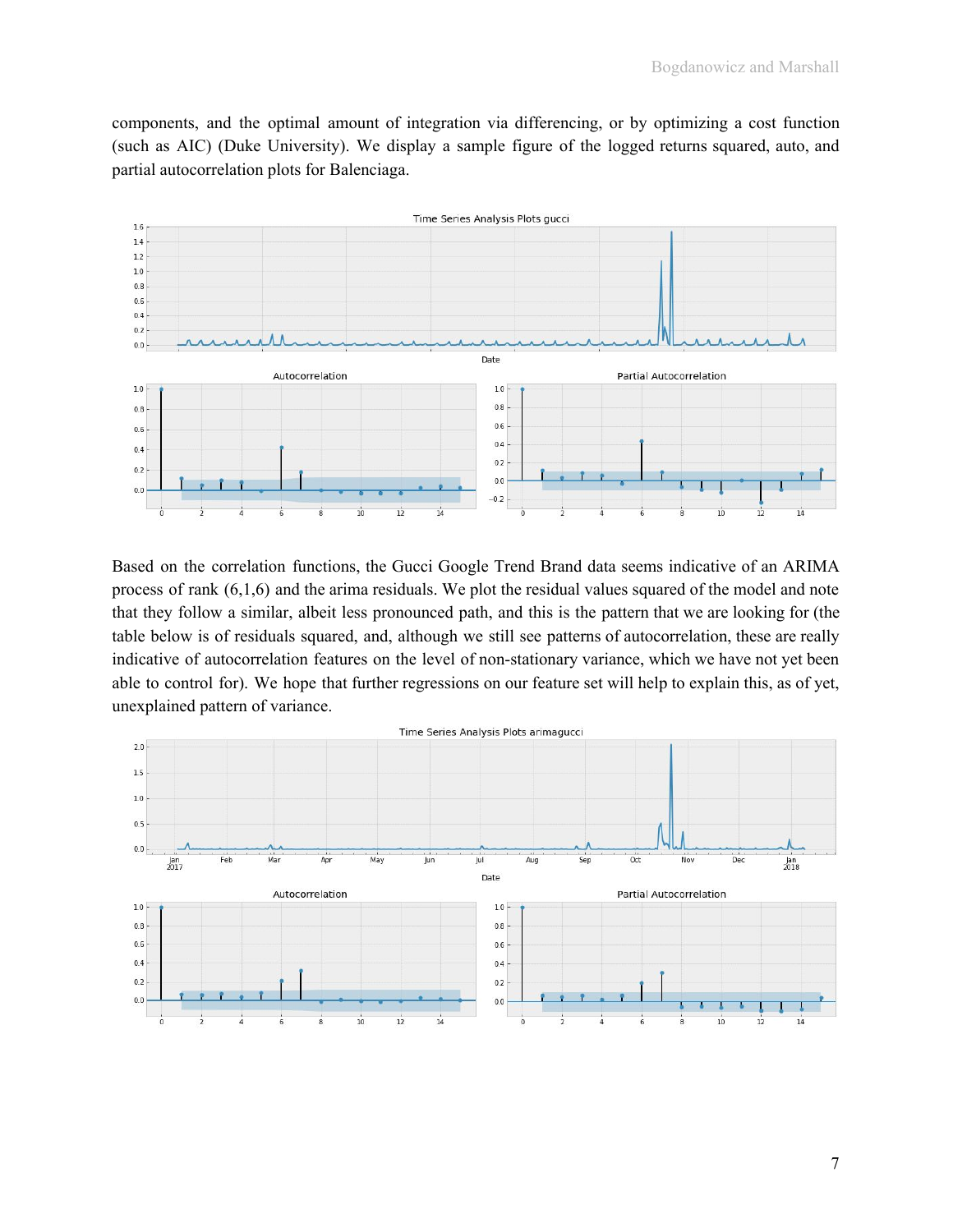We note that similar results were achieved in using ARIMA models with the rest of our brands. We proceed to compile the residuals into dependent variables, and comment briefly on the state of our dataset.

| <b>Independent Variables</b>             | <b>Type</b>                                          | <b>Meaning</b>                                                          |
|------------------------------------------|------------------------------------------------------|-------------------------------------------------------------------------|
| <b>Total Streams Referencing Brand</b>   | Continuous Varaible, {0:n} (n - max daily streaming) | Absolute value to measure streaming<br>quantity                         |
| % of Tot Streams with Brand<br>Reference | Continuous Variable, {0:1}                           | Controls for streaming growth over time                                 |
| 5-Day Rank Momentum                      | Semi-Continous Variable, {0:1}                       | Variable to convey whether the song is<br>"Trending"                    |
| <b>Categorical Variables</b>             | Discrete Categorical {0:5,1}                         | Variable to capture the "type" of the<br>songs where brand is mentioned |
| Dependent Variable                       | Continous Variable, {-n:+n}                          | ARIMA residuals to capture variance in<br>brand interest (google trend) |

At this stage, we have settled on 4 potential types of explanatory variables, with the categorical variable capturing music type adding between 1 or 2 extra dependent variables depending on whether brands are featured in any of the 6 categories. We also generate a sample correlation table of our data in order to depict the current relationships within one of our brands, Gucci, as seen below:

|                        | <b>Tot Streams</b> |               | %Stream Best_Rank_Moment_5_Day dependent |               | Cat 0       | Cat 2       |
|------------------------|--------------------|---------------|------------------------------------------|---------------|-------------|-------------|
| <b>Tot Streams</b>     | 1.000000           | 0.430024      | 0 0 1 4 2 3 3                            | 0.038934      | $-0.014888$ | 0.157411    |
| %Stream                | 0430024            | 1.000000      | 0310077                                  | 0 0 1 4 6 8 3 | 0386592     | 0.028745    |
| Best Rank Moment 5 Day | 0.014233           | 0.310077      | 1.000000                                 | 0.024551      | $-0.015482$ | 0.165541    |
| dependent              | 0.038934           | 0.014683      | 0 0 2 4 5 5 1                            | 1 000000      | 0.025349    | $-0.021805$ |
| Cat <sub>0</sub>       | $-0.014888$        | 0 386592      | $-0.015482$                              | 0.025349      | 1,000000    | $-0.909027$ |
| Cat 2                  | 0 157411           | 0 0 2 8 7 4 5 | 0 165541                                 | $-0.021805$   | $-0.909027$ | 1.000000    |

An initial hypothesis at this stage is that our feature set does not correlate well with our dependent variable given any isolated regression, however we are unable to see the effects of multicollinearity, as they may increase the explanatory value of our feature set. Therefore we proceed with the final step of our analysis.

### III. Results

After the data cleaning, feature selection, and feature generation processes, we proceeded to regress our dependent brand Google Trends variables on our chosen features. As the correlation analysis in the previous section had depicted, while some of our features correlated with each other some of the time, none of them were particularly correlated with our dependent variable. We draw inspiration from GARCH processes, specifically their use of models that suffer from auto-correlative, heteroskedastic time series trends, and their use of variance as a theoretical base. Our ARIMA generated residual feature, which act in place of the true "variance" therefore have a similar interpretation. The results of our regression analysis can be found in the *Results Appendix*, and we include a table on pg. 9 for our Gucci results for further interpretations: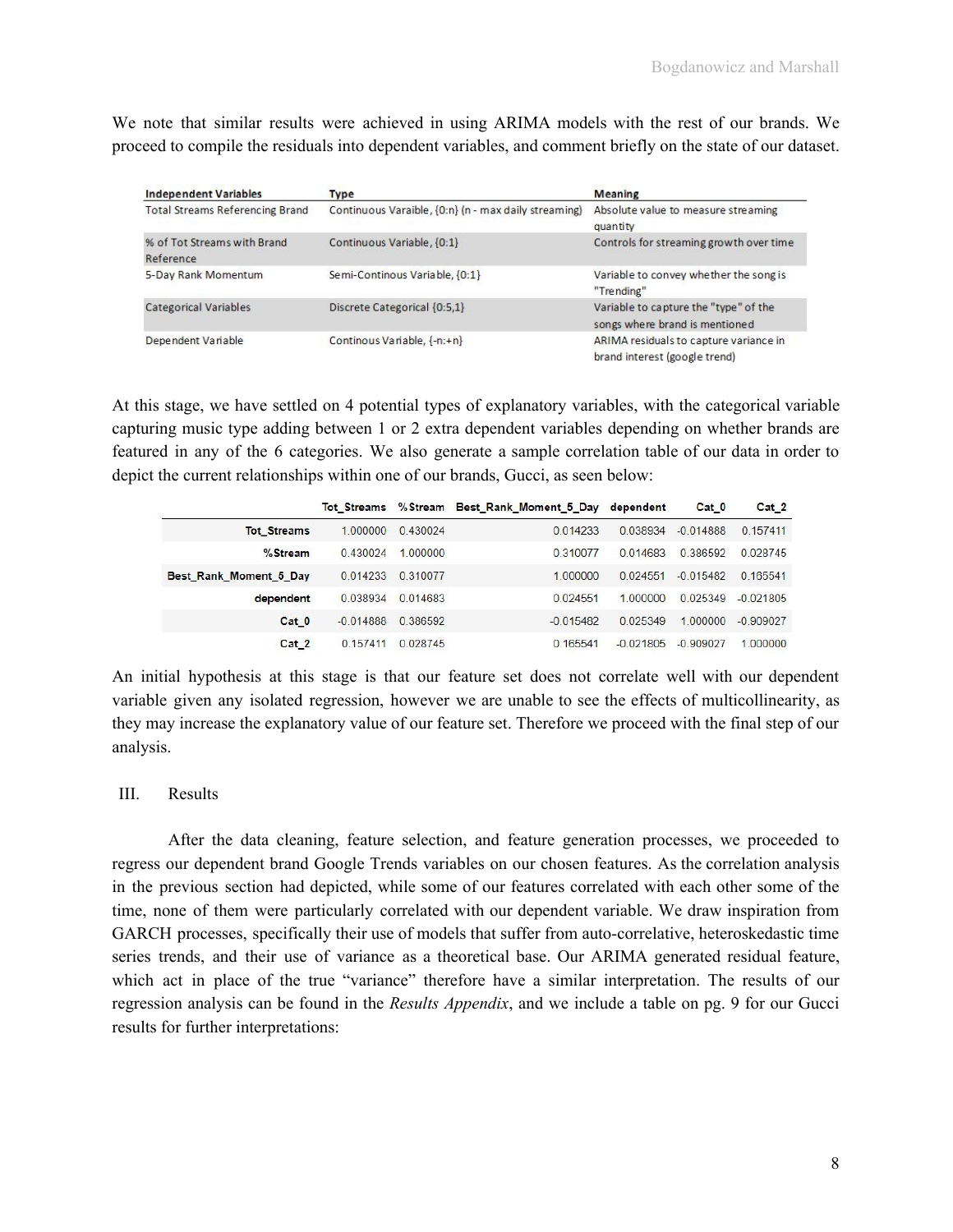|                           |                 | <u>cacce</u> cac wouldnessed. We saw to |          |        |             |            |
|---------------------------|-----------------|-----------------------------------------|----------|--------|-------------|------------|
|                           | $\mathsf{coef}$ | std err                                 | t        | P >  t | [0.025]     | $0.975$ ]  |
| Tot Streams               | $4.495e-09$     | $5.67e - 09$                            | 0.792    | 0.429  | $-6.66e-09$ | $1.57e-08$ |
| <i><b>&amp;Stream</b></i> | 0.0168          | 0.080                                   | 0.210    | 0.834  | $-0.141$    | 0.174      |
| Best Rank Moment 5 Day    | $-0.0097$       | 0.027                                   | $-0.365$ | 0.715  | $-0.062$    | 0.043      |
| dependent                 | $-0.0074$       | 0.052                                   | $-0.141$ | 0.888  | $-0.110$    | 0.096      |
| Cat 0                     | $-0.0209$       | 0.026                                   | $-0.797$ | 0.426  | $-0.072$    | 0.031      |
| Cat 2                     | $-0.0254$       | 0.047                                   | $-0.544$ | 0.587  | $-0.117$    | 0.066      |
| R-squared:                |                 | 0.003                                   |          |        |             |            |
| Adj. R-squared:           |                 | $-0.014$                                |          |        |             |            |
| F-statistic:              |                 | 0.1584                                  |          |        |             |            |
| Df Residuals:             |                 | 365                                     |          |        |             |            |
| Df Model:                 |                 | 6                                       |          |        |             |            |

Gugoi OLS Regression Regults

It's rather clear from the Gucci Regression results, with an almost zero valued R-squared, that our feature set does not perform well in explaining the variance in the dataset. We included all of the variables in our final feature set as we concluded that an independent regression would not have fared well as a result of poor initial correlation, and were depending on patterns of multicollinearity to generate a more statistically significant model.

There are many possible interpretations from these results. While initially we considered the possibility that the variables were poor descriptors, remembering the initial correlation analysis, as well as the example of the Saint Laurent music release impact on the google trends search results, we instead prefer the explanation that it is in fact a flaw of the time-scale of our dataset that promoted such results. As a result of the immediacy of google searches (i.e. individuals do not "sit-on" queries, but instead are motivated to search immediately via smart-phone, tablet etc.), it is likely that streaming patterns on a finer time-scale, perhaps hours or minutes, would yield better time-lagged results for predicting search results, and therefore generate actual value for predictive models.

### IV. Conclusion

Despite out lackluster results, the process of generating our dataset, of features selection, of creating categorical variables and grouping songs with the help of LDA, and even the intuition behind our use of ARIMA were invaluable, even in as far as their capacity to direct further research with a better understanding of user streaming habits, brand search tendencies, and the influence of different song types. From our understanding, the brand value hypothesis that backs modern day advertising campaigns through artists is likely much deeper than our initial work. Trends in song longevity, repeatability, artist following, and singer/songwriter credibility are likely responsible for the impact that brand features in songs make on user interest and actual brand value, and likely factor into the sponsorship decisions of the majority of brands. While our google trends dependent variable had presented challenges given its time scale, we acknowledge that its ability to act as a proxy variable for actual value is not certain, and perhaps the cumulative listening habits may impact value, in the form of shares or market capitalization in a more deterministic capacity. In addition, if we consider the problem from a simple micro-economic perspective, we find that a grand use of models might be not in identifying which luxury brands are purchased, but perhaps which brands are potential substitutes and which brands receive potential residual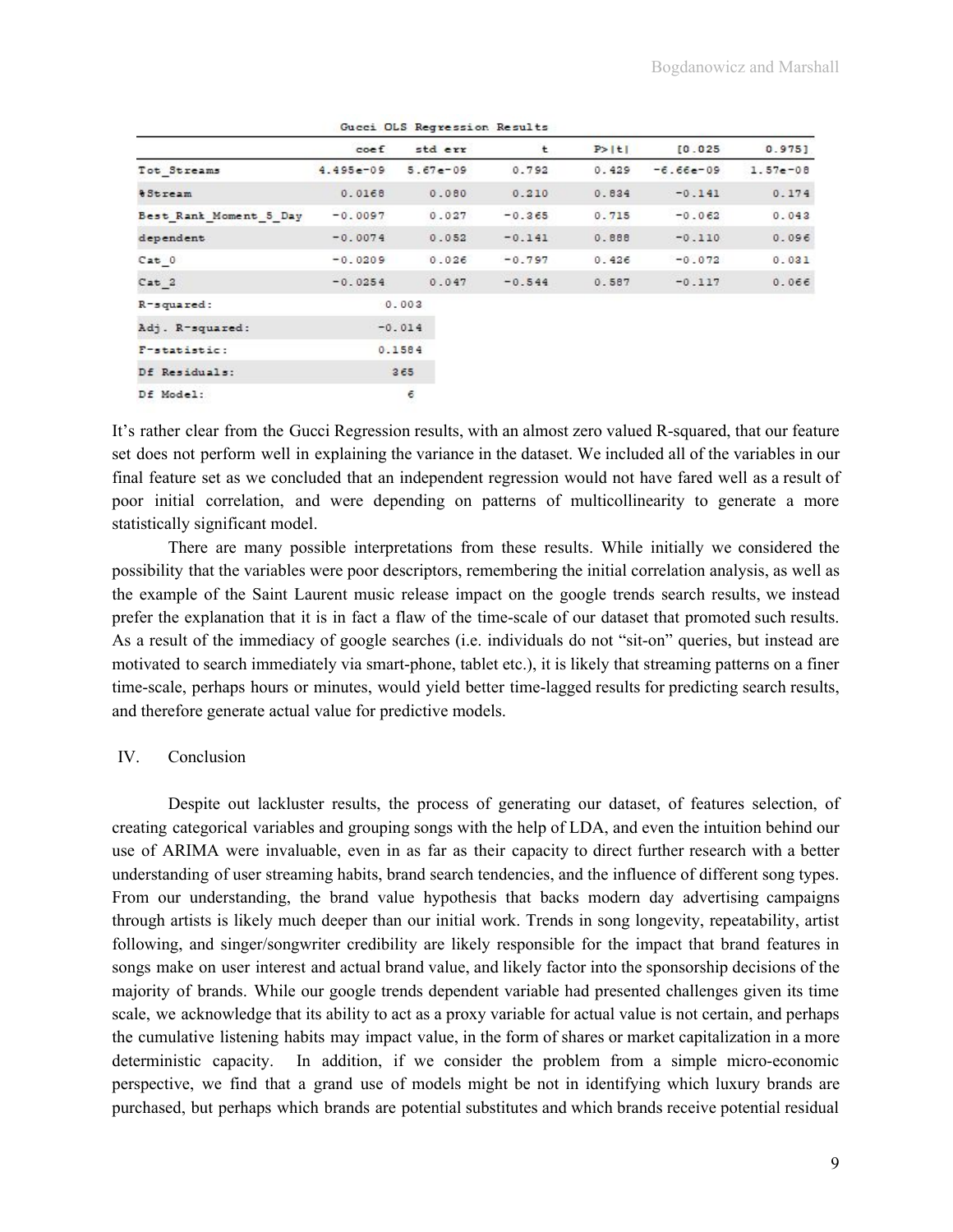value from song features. Perhaps brand mentions are a zero-sum phenomenon of constant brand competition.

Irregardless of the results, from the get-go, the CRISP-DM framework which we followed throughout the course of the project is fundamentally built on the idea that there is an underlying need for communication and circularity of model design, to which we undeniably subscribe to following the culmination of the research. We now possess a more refined business and data understanding to further improve upon potential future models, in a likewise iterative fashion.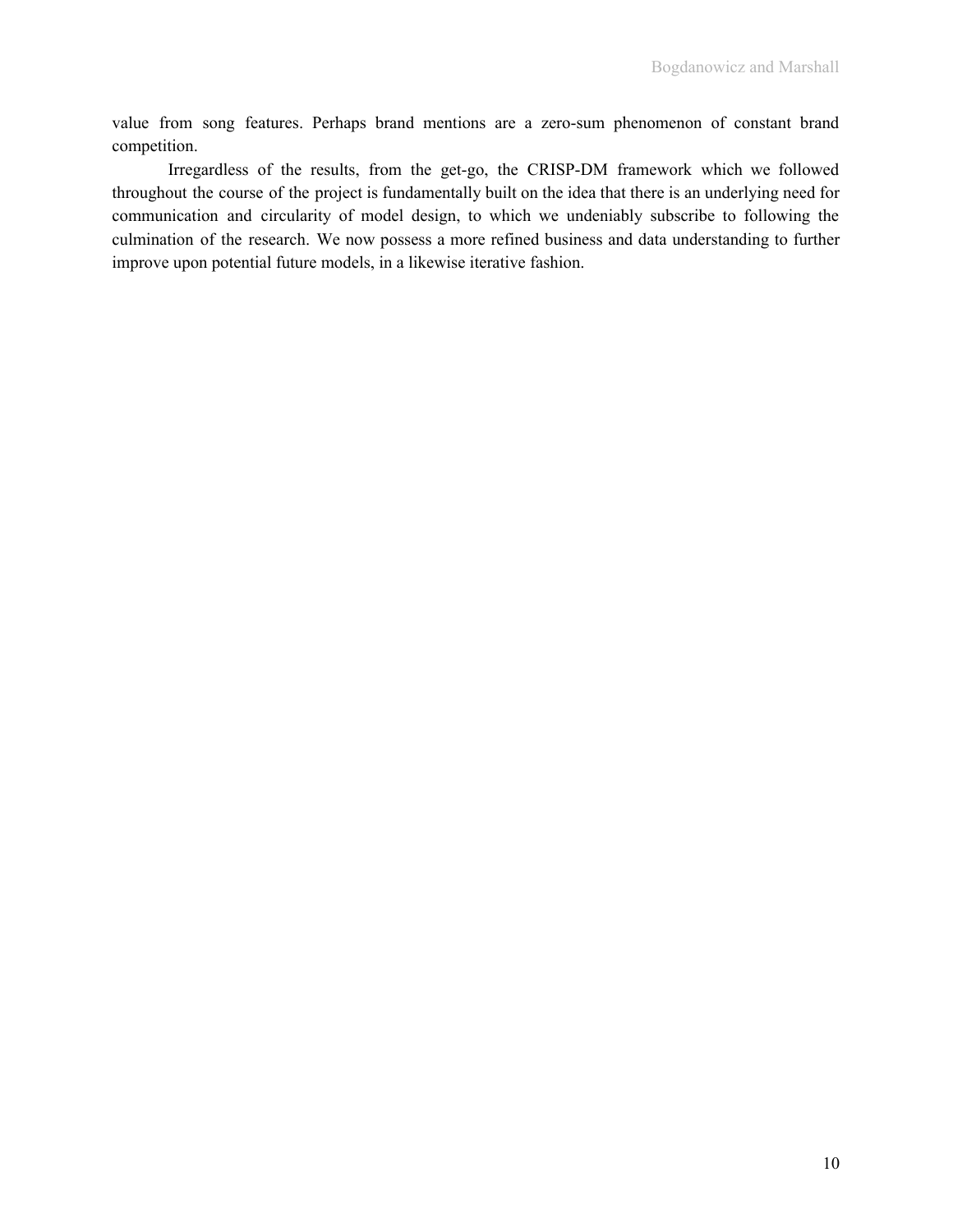| Gucci OLS Regression Results |                 |              |          |        |             |            |  |  |  |
|------------------------------|-----------------|--------------|----------|--------|-------------|------------|--|--|--|
|                              | $\mathsf{coef}$ | std err      | t        | P >  t | [0.025]     | $0.975$ ]  |  |  |  |
| Tot Streams                  | $4.495e-09$     | $5.67e - 09$ | 0.792    | 0.429  | $-6.66e-09$ | $1.57e-08$ |  |  |  |
| <i><b>&amp;Stream</b></i>    | 0.0168          | 0.080        | 0.210    | 0.834  | $-0.141$    | 0.174      |  |  |  |
| Best Rank Moment 5 Day       | $-0.0097$       | 0.027        | $-0.365$ | 0.715  | $-0.062$    | 0.043      |  |  |  |
| dependent                    | $-0.0074$       | 0.052        | $-0.141$ | 0.888  | $-0.110$    | 0.096      |  |  |  |
| Cat 0                        | $-0.0209$       | 0.026        | $-0.797$ | 0.426  | $-0.072$    | 0.031      |  |  |  |
| Cat 2                        | $-0.0254$       | 0.047        | $-0.544$ | 0.587  | $-0.117$    | 0.066      |  |  |  |
| R-squared:                   |                 | 0.003        |          |        |             |            |  |  |  |
| Adj. R-squared:              |                 | $-0.014$     |          |        |             |            |  |  |  |
| F-statistic:                 |                 | 0.1584       |          |        |             |            |  |  |  |
| Df Residuals:                |                 | 365          |          |        |             |            |  |  |  |
| Df Model:                    |                 | 6            |          |        |             |            |  |  |  |

# *Results Appendix*

#### Patek OLS Regression Results

|                           | $\mathsf{coef}$ | std err      | t        | P >  t | [0.025]     | 0.975        |
|---------------------------|-----------------|--------------|----------|--------|-------------|--------------|
| Tot Streams               | $-3.268e-09$    | $7.23e - 09$ | $-0.452$ | 0.651  | $-1.75e-08$ | $1.09e - 08$ |
| <i><b>&amp;Stream</b></i> | 0.0424          | 0.100        | 0.424    | 0.672  | $-0.154$    | 0.239        |
| Best Rank Moment 5 Day    | $-0.0244$       | 0.023        | $-1.054$ | 0.292  | $-0.070$    | 0.021        |
| dependent                 | 0.0019          | 0.052        | 0.036    | 0.971  | $-0.101$    | 0.105        |
| Cat 0                     | 0.0089          | 0.014        | 0.634    | 0.527  | $-0.019$    | 0.036        |
| R-squared:                |                 | 0.004        |          |        |             |              |
| Adj. R-squared:           |                 | $-0.010$     |          |        |             |              |
| F-statistic:              |                 | 0.2633       |          |        |             |              |
| Df Residuals:             |                 | 366          |          |        |             |              |
| Df Model:                 |                 | 5            |          |        |             |              |

#### Versace OLS Regression Results

|                           | $\mathsf{coef}$ | std err      | t        | P >  t | [0.025]     | $0.975$ ]  |
|---------------------------|-----------------|--------------|----------|--------|-------------|------------|
| Tot Streams               | $1.735e-07$     | $9.55e - 08$ | 1.817    | 0.070  | $-1.43e-08$ | $3.61e-07$ |
| <i><b>&amp;Stream</b></i> | 0.0367          | 0.109        | 0.336    | 0.737  | $-0.178$    | 0.251      |
| Best Rank Moment 5 Day    | $-0.0382$       | 0.033        | $-1.159$ | 0.247  | $-0.103$    | 0.027      |
| dependent                 | 0.0049          | 0.053        | 0.092    | 0.926  | $-0.099$    | 0.108      |
| Cat 0                     | $-0.0622$       | 0.036        | $-1.729$ | 0.085  | $-0.133$    | 0.009      |
| Cat 5                     | $-0.0774$       | 0.045        | $-1.703$ | 0.089  | $-0.167$    | 0.012      |
| R-squared:                |                 | 0.012        |          |        |             |            |
| Adj. R-squared:           |                 | $-0.005$     |          |        |             |            |
| F-statistic:              |                 | 0.7212       |          |        |             |            |
| Df Residuals:             |                 | 365          |          |        |             |            |
| Df Model:                 |                 | $\epsilon$   |          |        |             |            |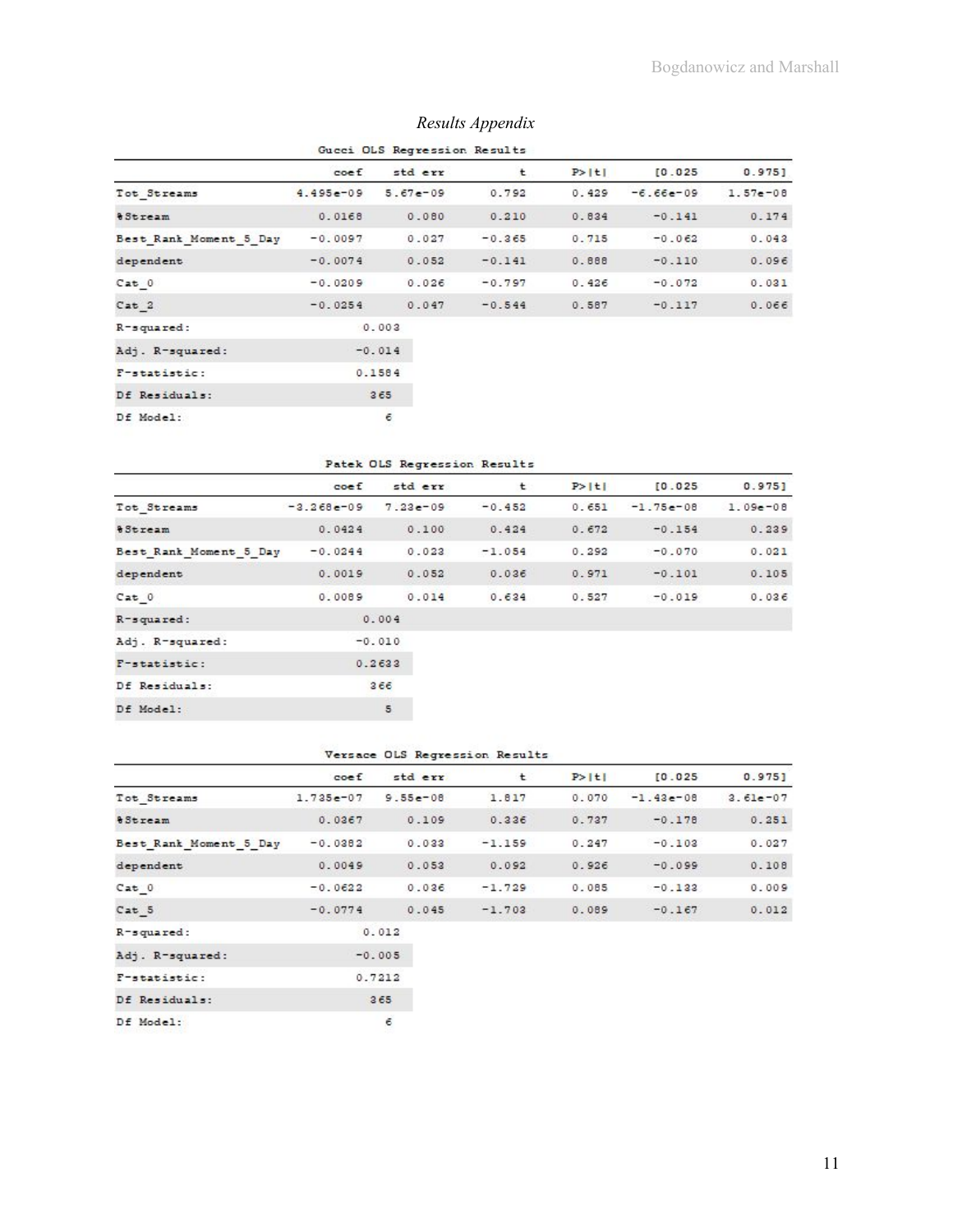|                           | $\csc f$    | parather and a pop and the deviled and announce<br>std err | t        | P >  t | [0.025]     | $0.975$ ]   |
|---------------------------|-------------|------------------------------------------------------------|----------|--------|-------------|-------------|
| Tot Streams               | 2.487e-08   | $1.73e - 08$                                               | 1.440    | 0.151  | $-9.08e-09$ | 5.88e-08    |
| <i><b>&amp;Stream</b></i> | $-0.0190$   | 0.021                                                      | $-0.888$ | 0.375  | $-0.061$    | 0.023       |
| Best Rank Moment 5 Day    | $-0.0154$   | 0.015                                                      | $-1.000$ | 0.318  | $-0.046$    | 0.015       |
| dependent                 | 0.0008      | 0.052                                                      | 0.016    | 0.987  | $-0.102$    | 0.103       |
| Cat 5                     | $-0.0093$   | 0.011                                                      | $-0.834$ | 0.405  | $-0.031$    | 0.013       |
| R-squared:                |             | 0.023                                                      |          |        |             |             |
| Adj. R-squared:           |             | 0.010                                                      |          |        |             |             |
| F-statistic:              |             | 1.719                                                      |          |        |             |             |
| Df Residuals:             |             | 366                                                        |          |        |             |             |
| Df Model:                 |             | 5                                                          |          |        |             |             |
|                           |             | Saint Laurent OLS Regression Results                       |          |        |             |             |
|                           | $\csc f$    | std err                                                    | t.       | P >  t | [0.025]     | 0.975       |
| Tot Streams               | $1.455e-09$ | $3.06e - 08$                                               | 0.048    | 0.962  | $-5.86e-08$ | $6.16e-0.8$ |
| <i><b>&amp;Stream</b></i> | 0.0843      | 0.059                                                      | 1.438    | 0.151  | $-0.031$    | 0.199       |
| Best Rank Moment 5 Day    | $-0.0836$   | 0.053                                                      | $-1.585$ | 0.114  | $-0.187$    | 0.020       |
| dependent                 | $-0.0465$   | 0.052                                                      | $-0.893$ | 0.372  | $-0.149$    | 0.056       |
| Cat 0                     | 0.0042      | 0.032                                                      | 0.131    | 0.896  | $-0.058$    | 0.067       |
| R-squared:                |             | 0.009                                                      |          |        |             |             |
| Adj. R-squared:           |             | $-0.005$                                                   |          |        |             |             |
| F-statistic:              |             | 0.6634                                                     |          |        |             |             |
| Df Residuals:             |             | 366                                                        |          |        |             |             |
| Df Model:                 |             | 5                                                          |          |        |             |             |

Balenciaga OLS Regression Results